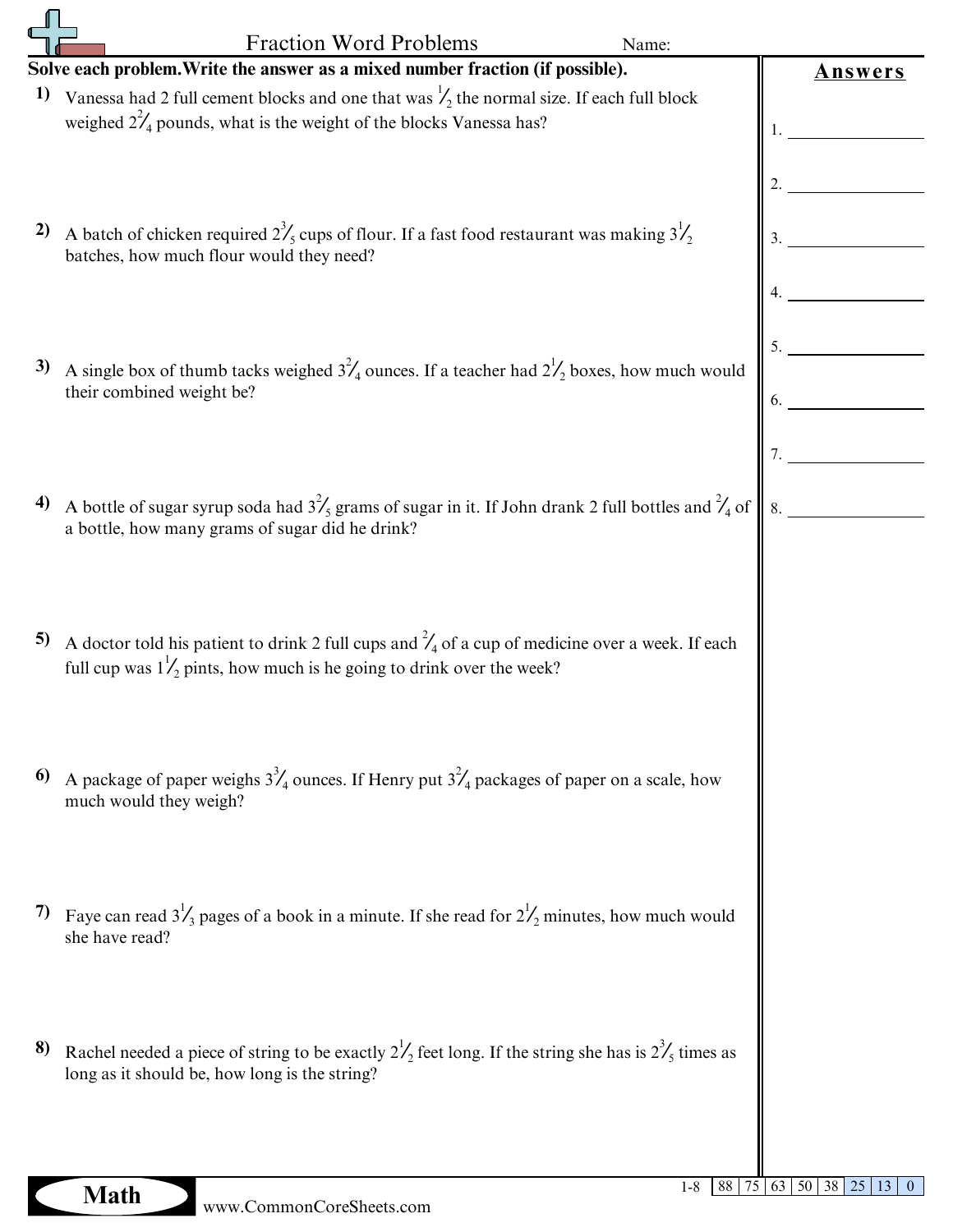|    | <b>Fraction Word Problems</b><br>Name:<br>Solve each problem. Write the answer as a mixed number fraction (if possible).                                                                      | <b>Answer Key</b> |
|----|-----------------------------------------------------------------------------------------------------------------------------------------------------------------------------------------------|-------------------|
| 1) | Vanessa had 2 full cement blocks and one that was $\frac{1}{2}$ the normal size. If each full block<br>weighed $2^2/4$ pounds, what is the weight of the blocks Vanessa has?                  | Answers           |
| 2) | A batch of chicken required $2^3$ / <sub>5</sub> cups of flour. If a fast food restaurant was making $3^1$ / <sub>2</sub><br>batches, how much flour would they need?                         | 170               |
| 3) | A single box of thumb tacks weighed $3^{2}/_{4}$ ounces. If a teacher had $2^{1}/_{2}$ boxes, how much would<br>their combined weight be?                                                     | 210               |
| 4) | A bottle of sugar syrup soda had $3\frac{2}{5}$ grams of sugar in it. If John drank 2 full bottles and $\frac{2}{4}$ of<br>a bottle, how many grams of sugar did he drink?                    | $\frac{65}{10}$   |
| 5) | A doctor told his patient to drink 2 full cups and $\frac{2}{4}$ of a cup of medicine over a week. If each<br>full cup was $1\frac{1}{2}$ pints, how much is he going to drink over the week? |                   |
| 6) | A package of paper weighs $3^3/4$ ounces. If Henry put $3^2/4$ packages of paper on a scale, how<br>much would they weigh?                                                                    |                   |
| 7) | Faye can read $3\frac{1}{3}$ pages of a book in a minute. If she read for $2\frac{1}{2}$ minutes, how much would<br>she have read?                                                            |                   |
| 8) | Rachel needed a piece of string to be exactly $2^1/2$ feet long. If the string she has is $2^3/5$ times as<br>long as it should be, how long is the string?                                   |                   |
|    |                                                                                                                                                                                               |                   |